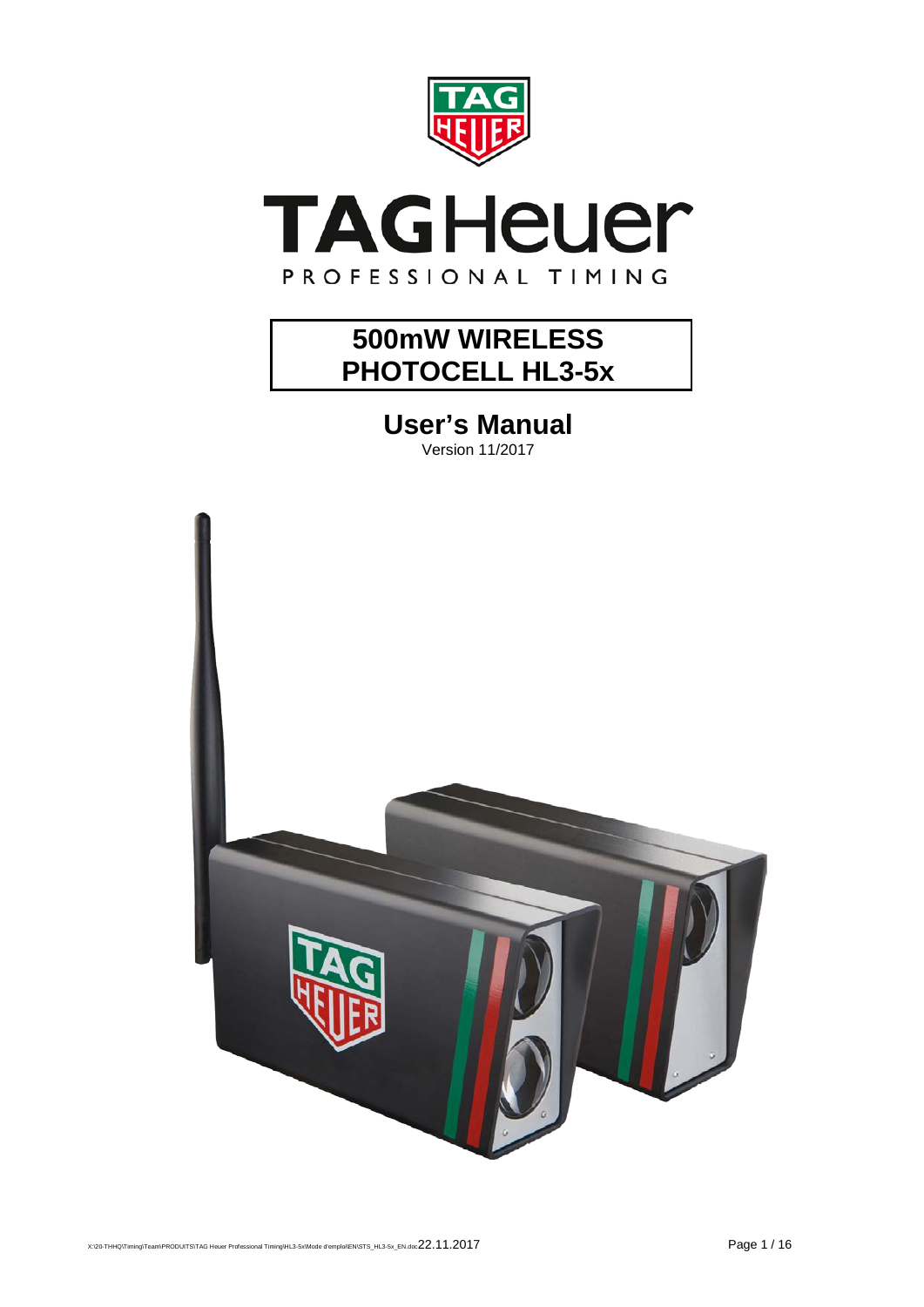### **1. Description**

Our latest HL3-5 photocell has an internal quartz clock, and an integrated 500mW radio module. Integrating this new technology with our existing products like the HL675 Radio Data/Impulse Transmission, it is possible to synchronize up to 8 photocells at zero or with Time-of-Day, corresponding to the 8 possible inputs (CP540/545 channels 1-4 and 5-8).This allows the photocells to independently transmit data (ToD) or impulses. This new concept also gives the ability to perform training without a Chronoprinter or MiniTimer, the photocells HL3-5x and a HL675 Receiver are directly connected to a PC using the timing software with our standard communication protocol TAG Heuer (THCOM08).

Two modules combine to form the HL3-5X photocell

- **Infra-red transmitter HL 3-000** : with **High** / **Low** positions to adjust the intensity of the transmitter (compatible with photocells HL3-1x and HL3-5x)
- **Wireless Photocell HL 3-500** : with 500mW wireless impulse and data transmission system and three modes :
	- o **IMPULSE** mode : calibrated impulse length at each interruption (standard mode)
	- o **DIRECT** mode : with timing impulses which correspond to the interruption of the Infra-Red transmitter. This mode enables remote monitoring of the photocell alignment
	- o **Data** Mode : transmission of the internal time of the photocell to a HL675 Radio Receiver.



**HL3-000 – Infra-Red Transmitter HL3-500 – Wireless Photocell**

- 1. High/Off/Low Power selector
- 2. Battery level LED
- 3. Connector Synchro (HL3-132)
- 4. Power Supply



- 1. Direct/Off/Impulse selector
- 2. Battery & Config. status LED
- 3. BNC antenna Connector
- 4. Power Supply
- 5. Select Button
- 6. Banana impulse connector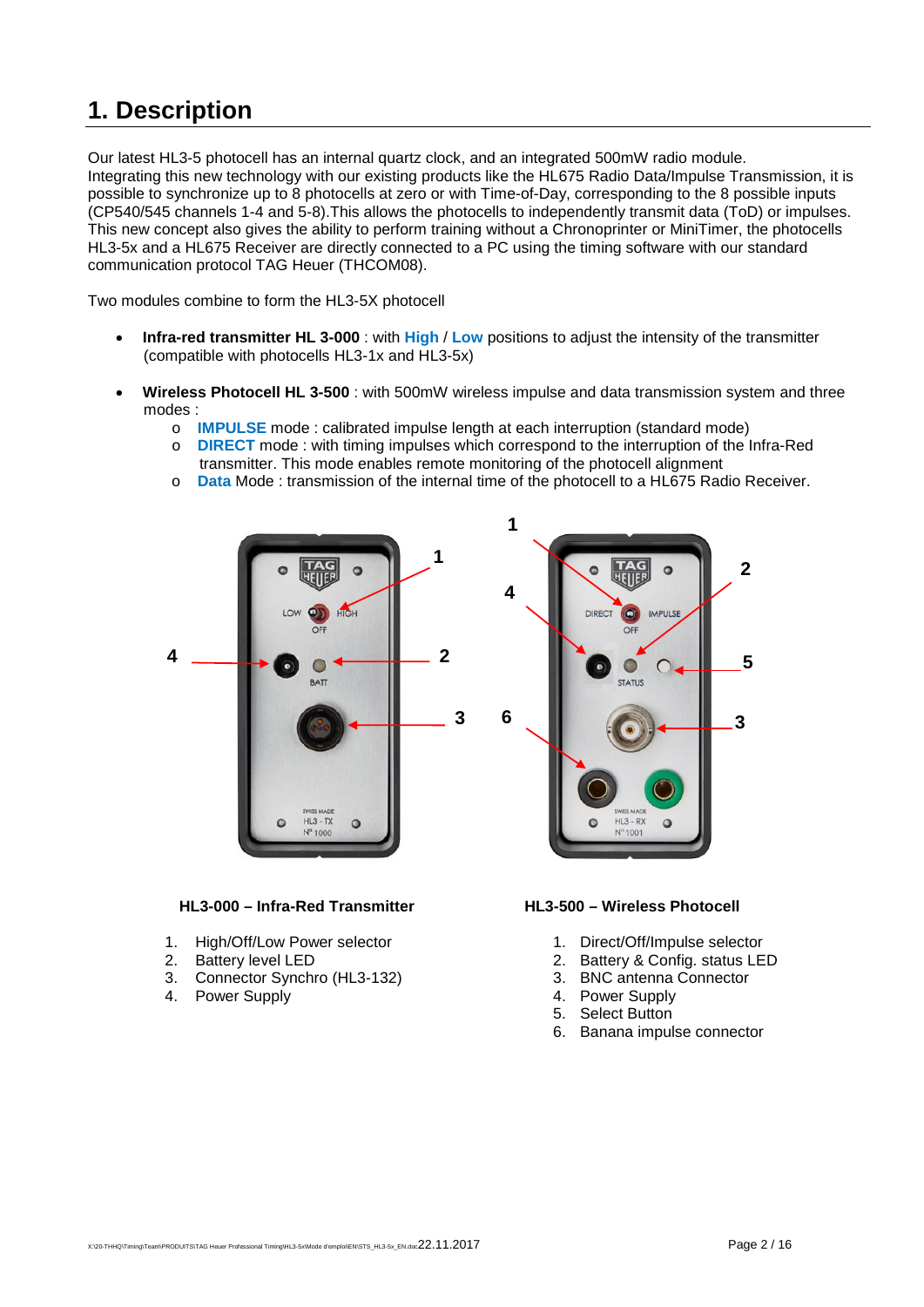

### **NOTE:**

Photocells HL3-5x are compatible and connect wirelessly to the TAG Heuer Radio Data/Impulse Transmission Systems HL675.

Functionality possibilities are described in this document.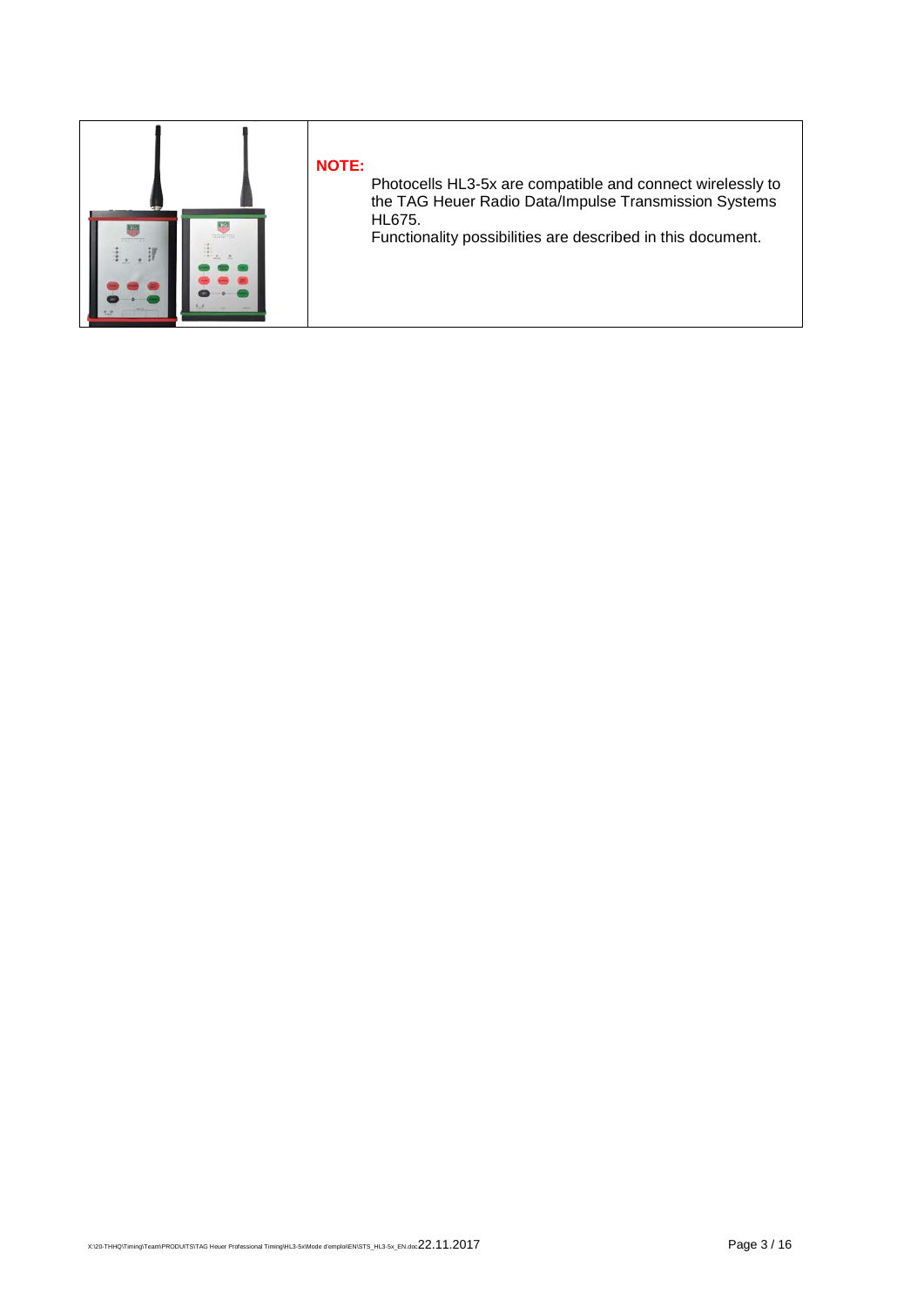### **2. Combinations**

The HL3-X photocell generation allows multiple combinations to accommodate any sport and requirements.

**HL3-531 – Wireless Kit photocell with reflector (HL3-500 + HL2-112)** Normal use & conditions, operating distance up to : 20m (65 ft) Reflector HL2-112 Wireless Photocell HL 3-500

**HL3-532 – Dual Wireless Photocell with double Infra-red transmitter (2x HL3-500 + 2x HL3-000)** Normal use & conditions, operating distance up to : 40m/130ft (Low Power) & 80m/260ft (High Power)



**HL3-535 – Single Wireless Photocell with Infra-Red transmitter (1x HL3-500 + 1x HL3-000)** Normal use & conditions, operating distance up to : 40m/130ft (Low Power) & 80m/260ft (High Power)

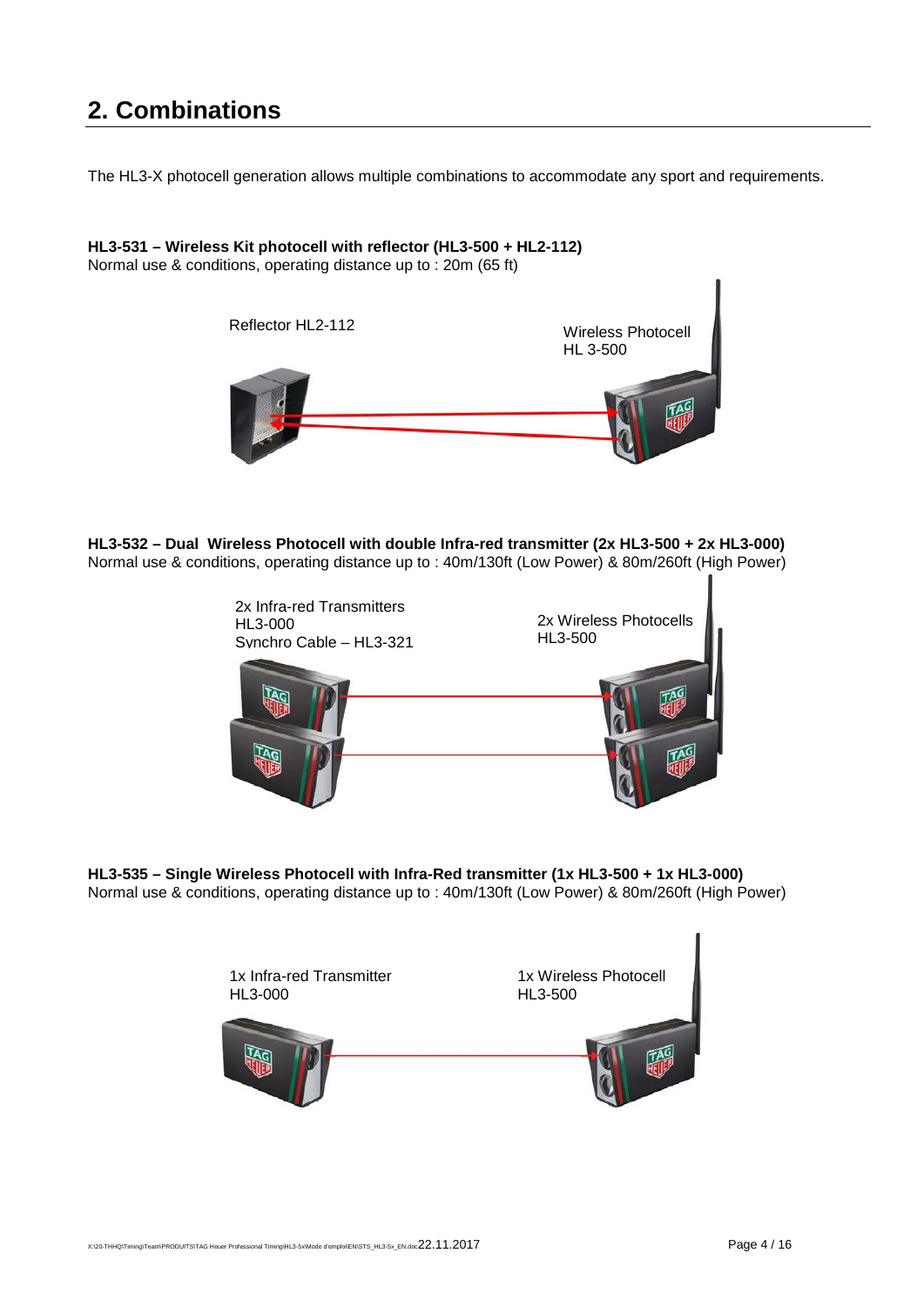#### **HL3-000 : Infra-Red Transmitter**



The **LOW** / **HIGH** selector modifies the intensity of Infra Red transmission and allows the distance between Transmitter and Wireless photocell to be increased or decreased.

**LOW** position : up to max. 40m (130 ft.) **HIGH** position : up to max. 80m (260 ft.)

Switch ON the transmitter by selecting your intensity setting using **LOW** / **HIGH** – selector (1)

Immediately following switch on the battery charge status is displayed and determined by the number of green flashes from the LED (2)

4 green flashes: 80-100 % 3 green flashes: 60-80 % 2 green flashes: 40-60 % 1 green flash: 20-40 % 1 red flash: < 20%

#### **WARNING**

The battery autonomy will be significantly reduced in freezing temperatures. If the LED flashes red every second, the battery level is beyond the level for reliable operation. It is imperative that the photocell is recharged fully prior to further use.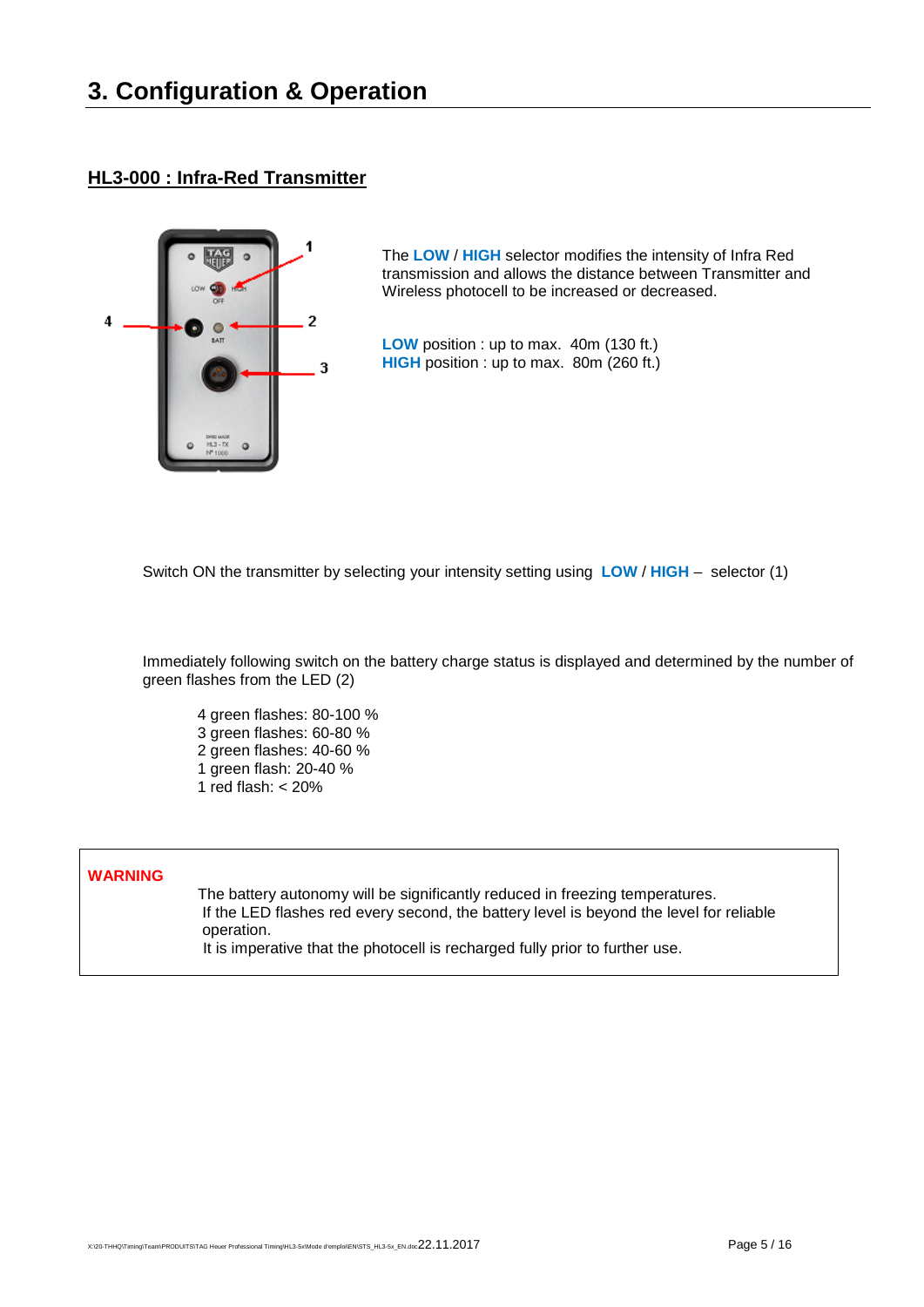#### **HL3-500 : Wireless Photocell**



Switch ON the transmitter by selecting your intensity setting using the **DIRECT** / **IMPULSE** - selector (1)

Immediately following switch on, the current Team & Channel status are displayed which can be determined by colour and number of flashes from the LED (2)

#### **Team Status** 4 green flashes: Team D 3 green flashes: Team C 2 green flashes: Team B 1 green flash: Team A 1 red flash : wireless disabled

**Channel Status** 4 red flashes: Channel 4 3 red flashes: Channel 3 2 red flashes: Channel 2 1 red flashes: Channel 1 x yellow flashes : indicates the channel number in DATA mode

Switch ON the transmitter by selecting **DIRECT** / **IMPULSE** - selector (1)

**Impulse Mode:** The length of the impulse is brief to allow for a subsequent and multiple impulses

**Direct Mode:** The length of the impulse represents the time the infra-red beam is interrupted. Prolonged interruption or an offline photocell will send an offline status to the timer.

#### **Battery Status:**

The battery charge status can be checked at any time when the photocell is on. By pressing briefly the Select Button (5) the status will be displayed and determined by the number of green flashes from the LED (2)

- 4 green flashes: 80-100 %
- 3 green flashes: 60-80 %
- 2 green flashes: 40-60 %
- 1 green flash: 20-40 %
- 1 red flash: < 20%

#### **TEAM Configuration**

- Press and hold the **select** button **(5)** then switch ON (1) to **DIRECT** position
- LED **(2)** will flash red/green, indicating setting mode now release **select** button **(5)**
- LED **(2)** will then flash green to indicate the current **TEAM** number (1 to 4)
- Each additional button  $(5)$  press, will increment the TEAM number  $1 2 3 4 0 1$  etc.
- The LED **(2)** will flash after each change to indicate the **TEAM** number set
- Switch OFF to quit the setting mode

#### **Selection change IMPULSE / DATA**

- Press and hold the **select** button **(5)** then switch ON (1) to **IMPULSE** position
- LED **(2)** will flash red/green, indicating setting mode now release **select** button **(5)**
- LED **(2)** will then flash green to indicate the current **TEAM** number (1 to 4)
- Press the **Select** button **(5)** for 5 seconds : a fast blinking of the LED **(2)** indicates the transmission mode :
	- o DATA : Yellow blinking
	- o IMPULSE : Red blinking
- Switch OFF to quit the setting mode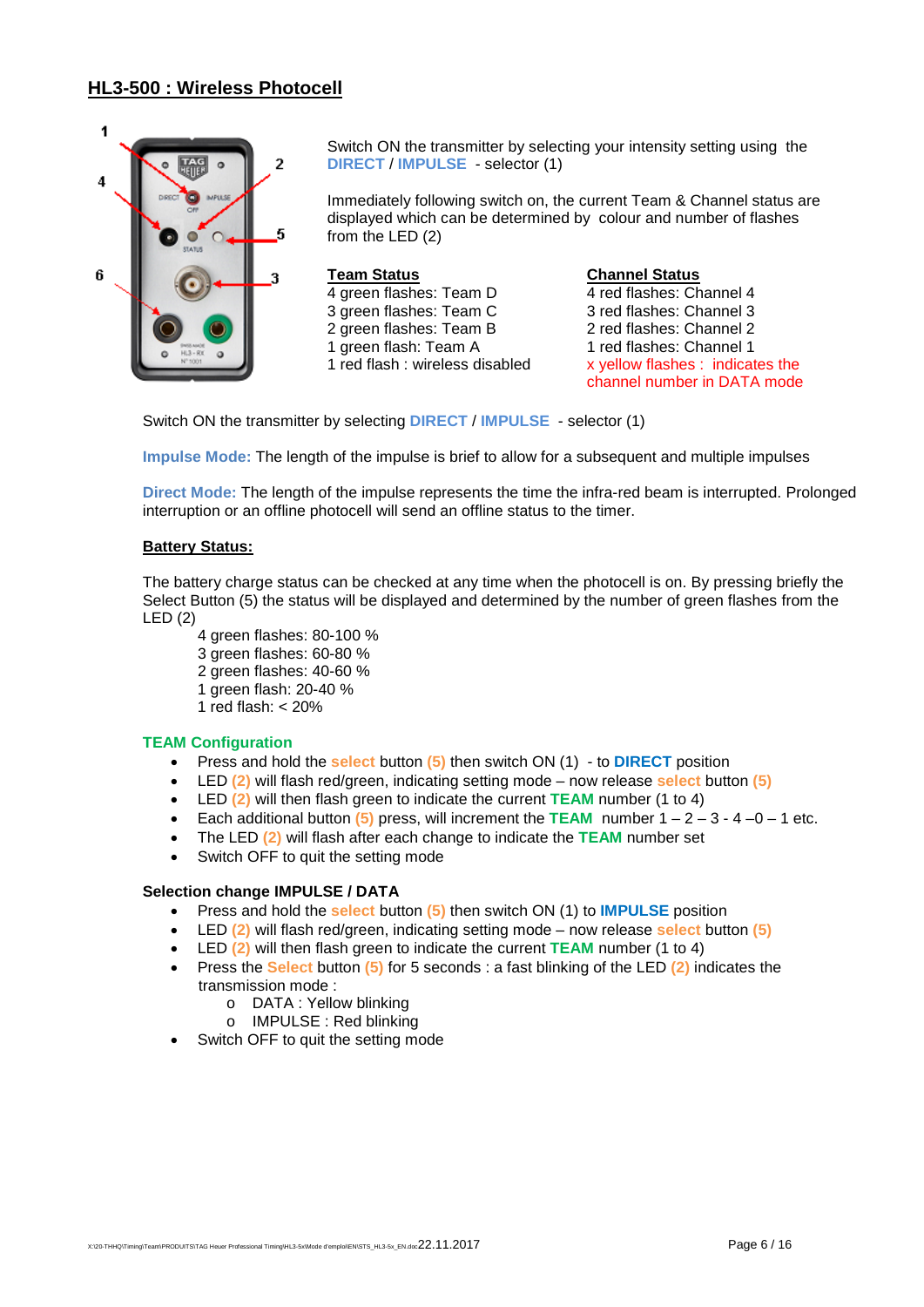#### **CHANNEL Configuration**

- Press and hold the **select** button **(5)** then switch ON (1) to **IMPULSE** position
- LED **(2)** will flash red/green, indicating setting mode now release **select** button **(5)**
- LED **(2)** will then flash red to indicate the current **CHANNEL** number (1 to 4)
- Each additional button  $(5)$  press, will increment the **CHANNEL** number  $1 2 3 4 1$  etc.
- The LED **(2)** will flash after each change to indicate the **CHANNEL** number set
- Switch OFF to quit the setting mode

#### **Channel setting in DATA Mode - WARNING : the Receiver HL3-5x must be in DATA Mode !**

- Press and hold the **select** button **(5)** then switch ON (1) to **IMPULSE** position
- LED **(2)** will flash red/green, indicating setting mode now release **select** button **(5)**
- LED  $(2)$  will then flash to indicate in yellow the current **CHANNEL**  $(1 8)$
- Each additional button **(5)** press, will increment the **CHANNEL** number 1 2 3 4 5 6 7 8 1 etc.
- The LED **(2)** will flash after each change to indicate the **CHANNEL** number set
- Switch OFF to quit the setting mode

#### **WIRELESS Configuration**

By default the wireless transmission is enabled. If you wish to use only the banana outputs of the photocell then the wireless feature can be disabled as follows.

- Press and hold the **select** button **(5)** then switch ON (1) to **DIRECT** position
- LED (2) will flash red/green, indicating setting mode now release **select** button **(5)**
- Press **select** button **(5)** until 1 red flash on LED (2) is seen. Wireless is now disabled
- To enable wireless repeat the steps above in **TEAM Configuration**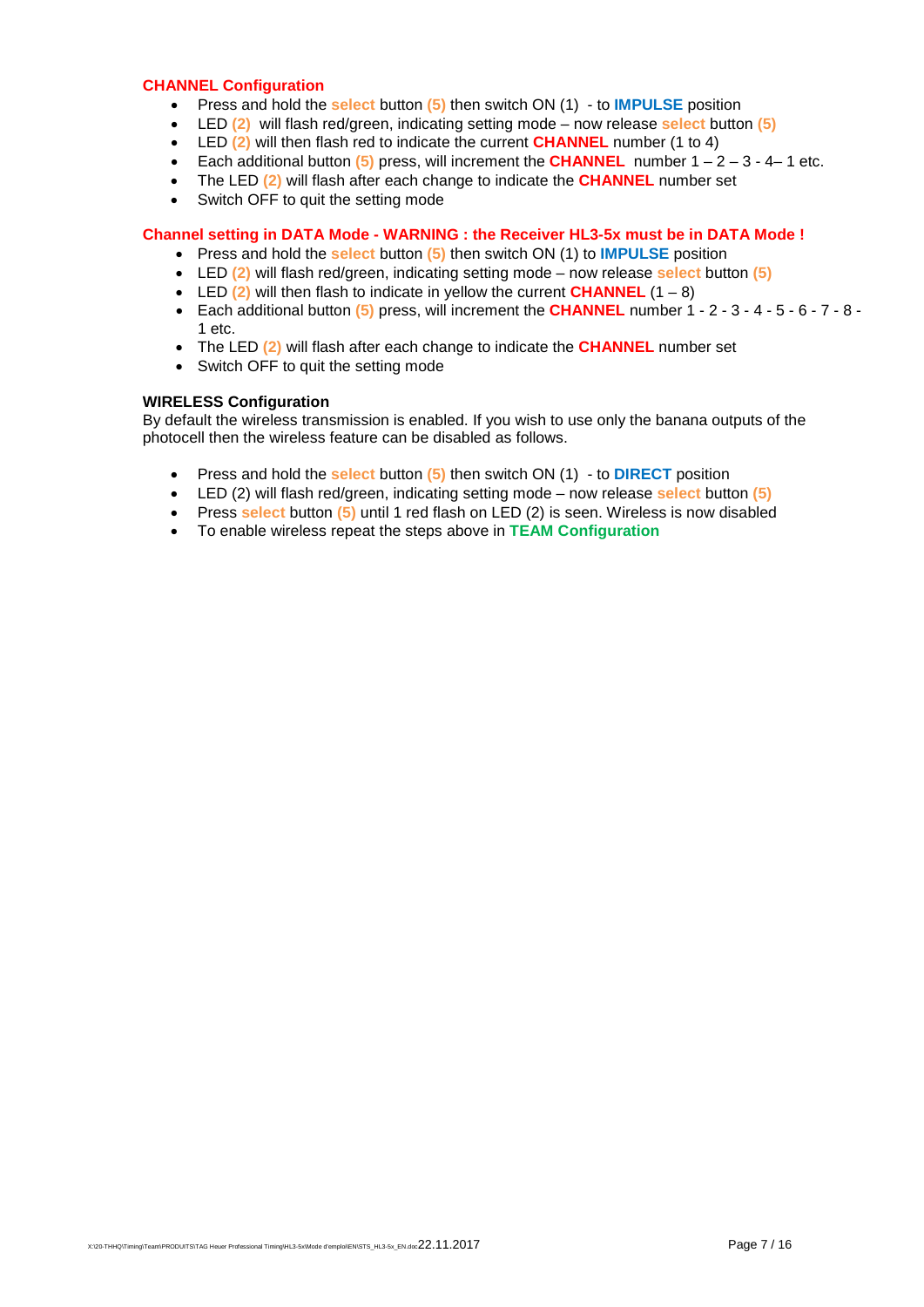### **4. Photocell alignment**

- The Infra-Red transmitter and the Wireless Photocell should be suitably fitted to a support HL 4, HL 4-3 or on a tripod HL 5
- On the Wireless Photocell (HL3-100), alignment is confirmed when the LED (2) is Off. When you interrupt the beam between transmitter and photocell, the LED of the photocell switches ON and an impulse is supplied to the output (banana output and radio).
- When aligning the photocells from the HL3-000, a red light indicated on the bottom lens of the HL3-100 will illuminate when the photocell is misaligned or interrupted and extinguish when it is aligned. Also from the HL3-000 LED (2) will be illuminated when the photocell is out of alignment and extinguish when correctly aligned.
- It is recommended to align the photocells along the vertical and horizontal axis to achieve the central point of alignment to give tolerance for windy conditions. Photocells which are not correctly aligned will not function correctly and either miss impulses or output multiple spurious pulses.

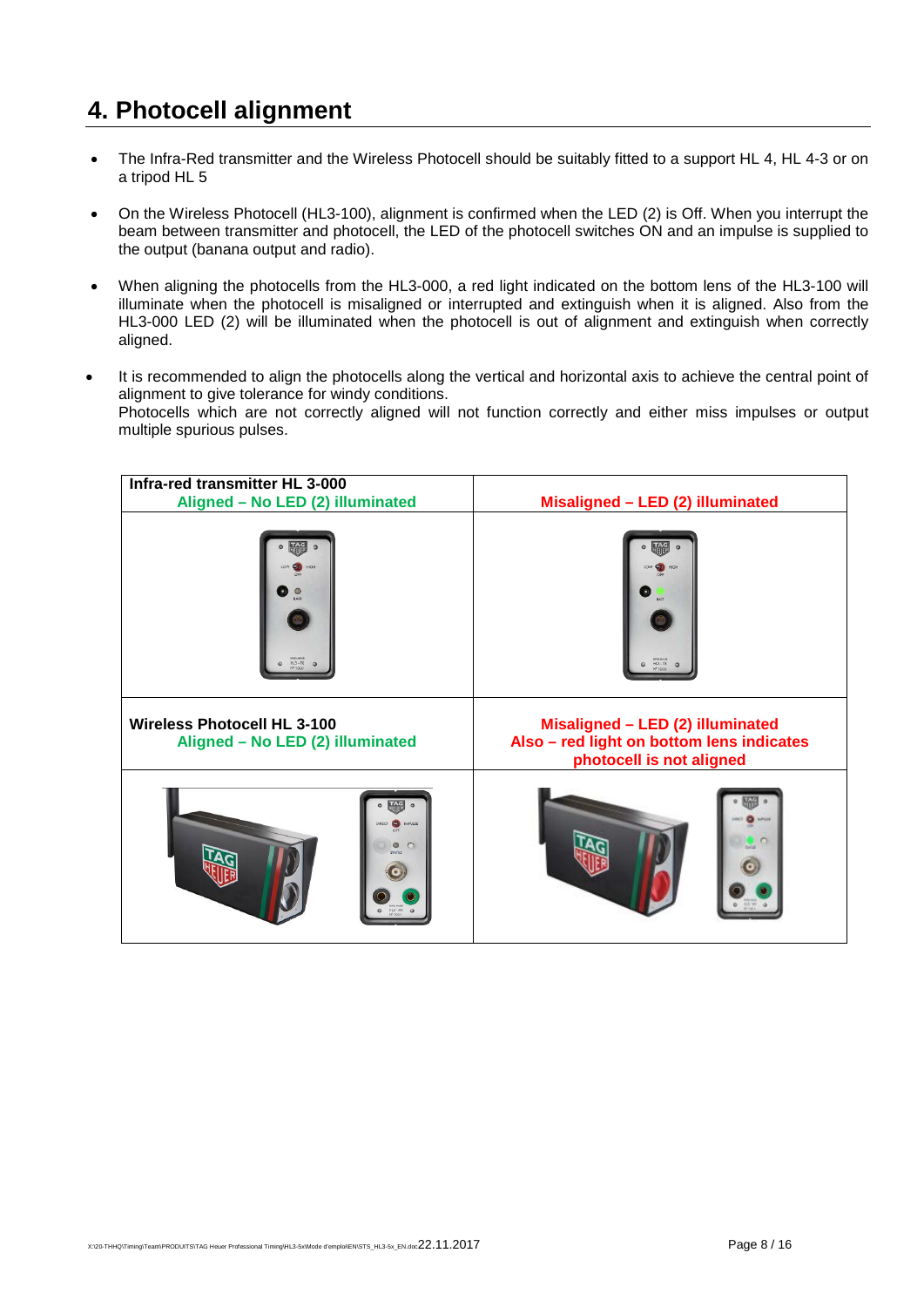### **5. Synchronization**

It is possible to synchronize all the Wireless photocells HL3-5x via Impulse/Data Wireless radio HL675 (Transmitter HL675-1 or Receiver HL675-2)

#### **a. Time of Day synchronization**

It is possible to send the time of day, via our Numerical Keyboard device HL940-C. The Keyboard device could be connected (RS232) to our Wireless Radio HL675 (Tx or Rx)

|      |           | When you switch ON the numerical keyboard, the display will show 4 bars<br>on top.<br>This display is also shown when you stop/abort the process.<br>Enter the year (only the last 2 digits $-$ from 00 to 99)                                                                       |
|------|-----------|--------------------------------------------------------------------------------------------------------------------------------------------------------------------------------------------------------------------------------------------------------------------------------------|
|      |           | Example show 2017. Valid with #.                                                                                                                                                                                                                                                     |
|      | 7:77 3    | Next : enter the date (Day : Month)<br>Here, March $17^{\text{th}}$ . Validate with #.                                                                                                                                                                                               |
|      | $H$ 9:4 5 | Next: Time of day (hours: Minutes). Validate with #.                                                                                                                                                                                                                                 |
| SYNE |           | The photocells are now ready to receive the Impulse Synch.<br>1) Via Transmitter Input HL675-1 - (do not forget to put the Tx in<br>mode IMPULSE before synchronization).<br>Via the functions SET + TEST from Tx/Rx HL675<br>2)<br>3) Via Numerical keyboard button « # » (HL940-C) |
|      |           |                                                                                                                                                                                                                                                                                      |

Note :

- a) It is important that the Numerical Keyboard is always connected to the radio during the synchro sequence.
- b) To reset the data (Year, Date, Time of day) press the «  $\star$  » button once only.
- c) To cancel/abort the complete sequence, at anytime, press the «  $\star$  » button twice in quick succession.

#### **b. Synch Impulse**

| <b>With Transmitter HL675-1</b> |                                                                 |  | <b>With Receiver HL675-2</b> |  |
|---------------------------------|-----------------------------------------------------------------|--|------------------------------|--|
|                                 | a. In Data mode HL675                                           |  | a. Press simultaneously      |  |
|                                 | It is possible to send a Synch Impulse by pressing <b>SET+</b>  |  | buttons SET + TEST.          |  |
|                                 | <b>TEST</b> buttons.                                            |  |                              |  |
|                                 | If no time was previously set, the photocells will be           |  |                              |  |
|                                 | synchronized at Zero.                                           |  |                              |  |
|                                 | If a time of day was set, the synchronization will be done      |  |                              |  |
|                                 | always to the same time of day                                  |  |                              |  |
|                                 | b. In Impulse mode                                              |  |                              |  |
|                                 | Synch with buttons <b>TEST</b> or with an input impulse (banana |  |                              |  |
|                                 | plug).                                                          |  |                              |  |
|                                 | This latest solution allows you to synchronize several other    |  |                              |  |
|                                 | devices in same time sure as ChronoPrinter 545.                 |  |                              |  |
|                                 | The lead time to transmit the synch impulse (200ms) is          |  |                              |  |
|                                 | automatically compensate by the photocells                      |  |                              |  |

#### **c. Check Synch**

With the Transmitter and Receiver, it is possible at anytime to check if all the photocells are correctly synchronized together, this means that the quartz of all photocells are synchronized with same time of day within a precision of +/- 50ms.

By simultaneously pressing the **SET + TEST/BATT** buttons, the Radio sends a synch time request to all radio.

Each photocell will reply with their time of day, in order of their channel (every 1 sec)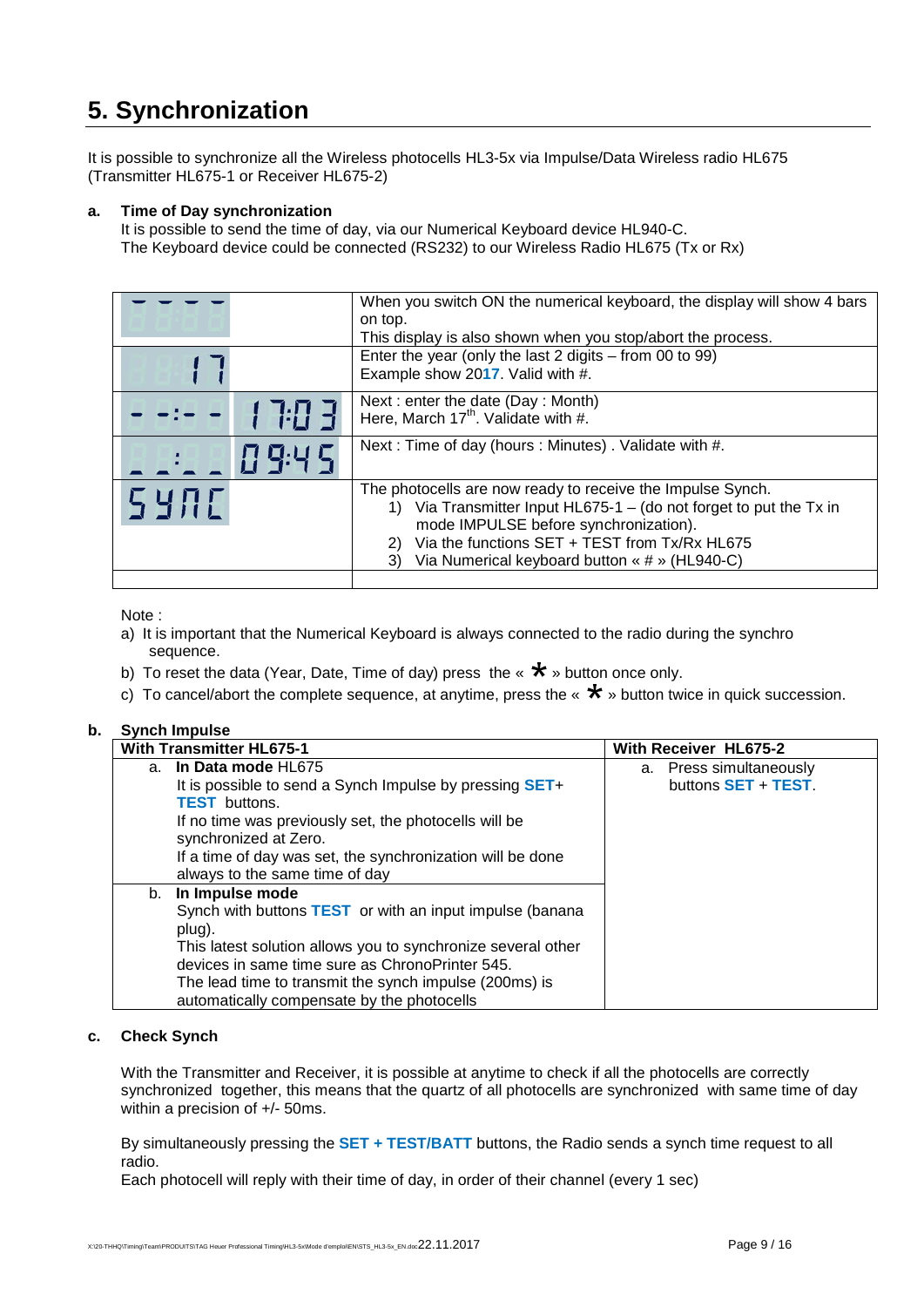The process takes around 8 sec.

Photocell status are displayed with the available LED on the HL675

The Synch state is always made from the first channel received. Three statuses are possible :

- Photocell replies and synchronized: LED ON
- Photocell replies and but not synchronized: LED blinking<br>- No reply from Photocells : : LED OFF (Photocells OFF or
- No reply from Photocells : : LED OFF (Photocells OFF or channel not used)

We could have up to 8 channels, equivalent of the 8 inputs on 2x ChronoPrinter (2x CP545) :

| Channel        | <b>Transmitter</b>                                                                                                                                  | <b>Receiver</b>                                                                                                                                                                                                                                                                                                                                                                                                                                                                              |
|----------------|-----------------------------------------------------------------------------------------------------------------------------------------------------|----------------------------------------------------------------------------------------------------------------------------------------------------------------------------------------------------------------------------------------------------------------------------------------------------------------------------------------------------------------------------------------------------------------------------------------------------------------------------------------------|
|                | TRANSMITTER<br>AO1<br><b>B C</b> 2<br>$C = 3$<br><b>DO4 O</b><br>$\circ$<br><b>MPULSE</b><br>DATA                                                   | RECEIVER<br>AO <sup>T</sup><br>e e e e<br>e e e e<br><b>BO2</b><br>CO3<br>DO4 O <sub>MPUSE</sub>                                                                                                                                                                                                                                                                                                                                                                                             |
| $\overline{2}$ | TRANSMITTER<br>A C T<br><b>B 3</b> 2<br>$C \bullet 3$<br><br>MPULSE DATA                                                                            | RECEIVER<br>$A \bigoplus 1$<br>e e e e<br>Illillini<br><b>BO2</b><br>$C \bigoplus 3$<br>$\begin{picture}(20,20) \put(0,0){\line(1,0){10}} \put(15,0){\line(1,0){10}} \put(15,0){\line(1,0){10}} \put(15,0){\line(1,0){10}} \put(15,0){\line(1,0){10}} \put(15,0){\line(1,0){10}} \put(15,0){\line(1,0){10}} \put(15,0){\line(1,0){10}} \put(15,0){\line(1,0){10}} \put(15,0){\line(1,0){10}} \put(15,0){\line(1,0){10}} \put(15,0){\line(1$<br>۰<br>DATA                                     |
| 3              | TRANSMITTER<br>AG1<br><b>BC2</b><br>$C \bullet 3$<br><b>DO4 O</b><br>$\circ$<br>MPULSE DATA                                                         | RECEIVER<br>AO <sub>1</sub><br>9999<br>$\begin{array}{c}\n\mathbf{B} \bullet 2 \\ \mathbf{C} \bullet 3\n\end{array}$<br>$\begin{picture}(20,20) \put(0,0){\line(1,0){10}} \put(15,0){\line(1,0){10}} \put(15,0){\line(1,0){10}} \put(15,0){\line(1,0){10}} \put(15,0){\line(1,0){10}} \put(15,0){\line(1,0){10}} \put(15,0){\line(1,0){10}} \put(15,0){\line(1,0){10}} \put(15,0){\line(1,0){10}} \put(15,0){\line(1,0){10}} \put(15,0){\line(1,0){10}} \put(15,0){\line(1$<br>۰<br>DATA     |
| 4              | TRANSMITTER<br>AG1<br><b>BG2</b><br>$C \oplus 3$<br>$D \bullet 4$ or $D = 4$ on $T_A$                                                               | a s<br>RECEIVER<br>$A \bigoplus 1$<br>e e e e<br>$\begin{array}{c} 8 \bullet 2 \\ 0 \bullet 3 \end{array}$<br>$\begin{picture}(20,20) \put(0,0){\line(1,0){15}} \put(15,0){\line(1,0){15}} \put(15,0){\line(1,0){15}} \put(15,0){\line(1,0){15}} \put(15,0){\line(1,0){15}} \put(15,0){\line(1,0){15}} \put(15,0){\line(1,0){15}} \put(15,0){\line(1,0){15}} \put(15,0){\line(1,0){15}} \put(15,0){\line(1,0){15}} \put(15,0){\line(1,0){15}} \put(15,0){\line(1$<br>$\frac{1}{\text{DATA}}$ |
| 5              | TRANSMITTER<br>AO <sub>1</sub><br><b>BG2</b><br>$C \oplus 3$<br>$D \bullet 4$ $\bullet$ $\bullet$ $\bullet$ $\bullet$ $\bullet$ $\bullet$ $\bullet$ | RECEIVER<br>$A \bigoplus 1$<br>$\begin{array}{c} 8 \bullet 2 \\ 0 \bullet 3 \end{array}$<br>DO 4 <b>D</b><br>MPULSE DATA                                                                                                                                                                                                                                                                                                                                                                     |
| 6              | TRANSMITTER<br>AG <sub>1</sub><br><b>B &amp; 2</b><br>$C \bullet 3$<br><b>DO 4 0</b><br>$\bullet$<br>IMPULSE DATA                                   | RECEIVER<br>$A \bigoplus 1$<br><b>BO2</b><br>$\circ \bullet$<br>0.04.0<br>$\mathcal{Q}_{\text{OATA}}$<br>MPULSE                                                                                                                                                                                                                                                                                                                                                                              |
| $\overline{7}$ | TRANSMITTER<br>AG1<br><b>BC2</b><br>$C \bullet 3$<br><b>DO4 O</b><br>$\circ$<br>MPULSE DATA                                                         | RECEIVER<br>AG1<br>a e e e<br>a e e e<br>$B \bullet 2$<br>$C \bigoplus$ 3<br>DATA                                                                                                                                                                                                                                                                                                                                                                                                            |
| 8              | TRANSMITTER<br>$A \bigoplus 1$<br><b>BG2</b><br>$C = 3$<br>D 3 4 6 DATA                                                                             | RECEIVER<br>A @ 1<br>illillin.<br>Ooo<br>$B$ $2$<br>$\circ \bullet$<br>$\begin{picture}(20,10) \put(0,0){\line(1,0){10}} \put(15,0){\line(1,0){10}} \put(15,0){\line(1,0){10}} \put(15,0){\line(1,0){10}} \put(15,0){\line(1,0){10}} \put(15,0){\line(1,0){10}} \put(15,0){\line(1,0){10}} \put(15,0){\line(1,0){10}} \put(15,0){\line(1,0){10}} \put(15,0){\line(1,0){10}} \put(15,0){\line(1,0){10}} \put(15,0){\line(1$                                                                   |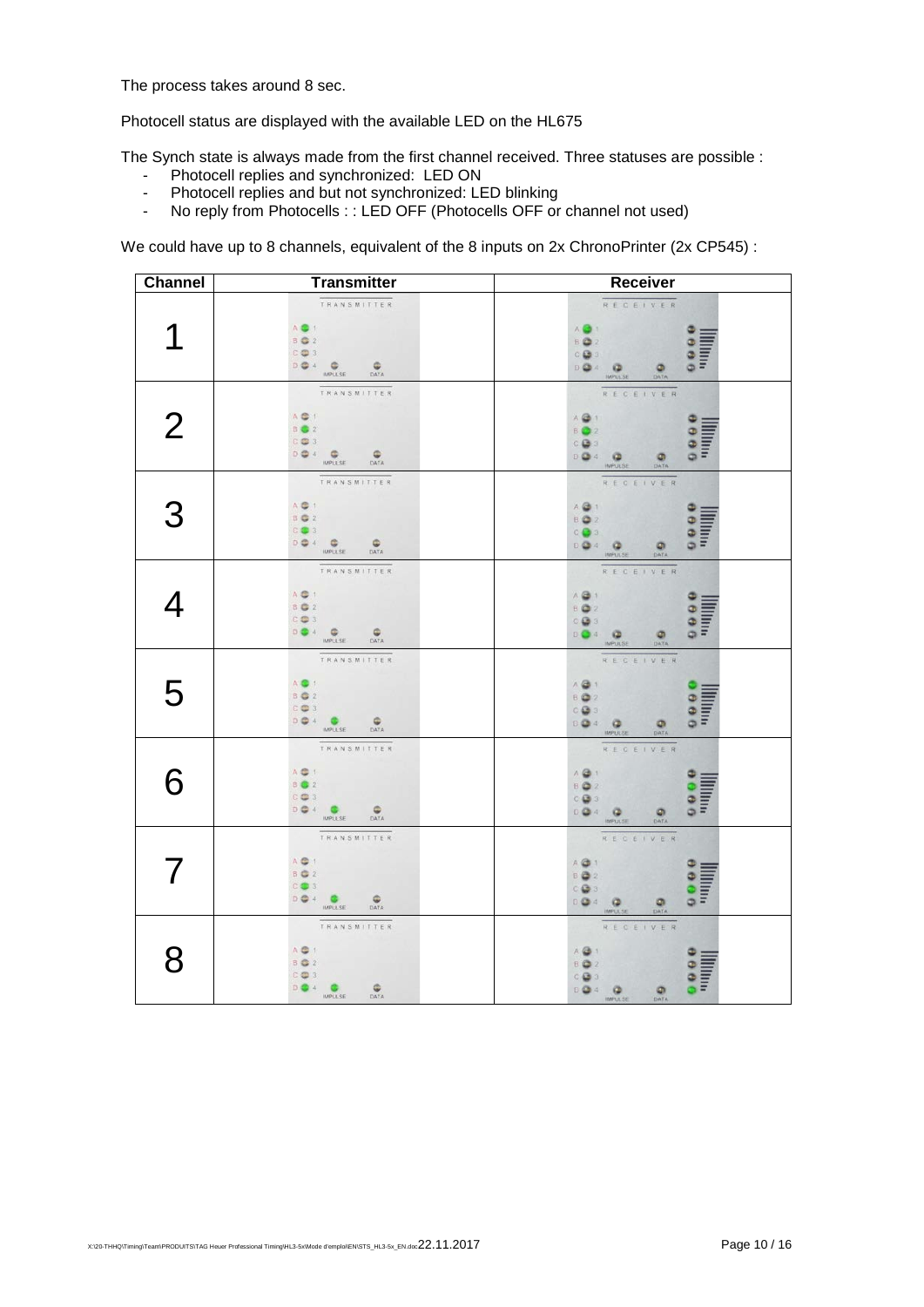### **6. Configuration**



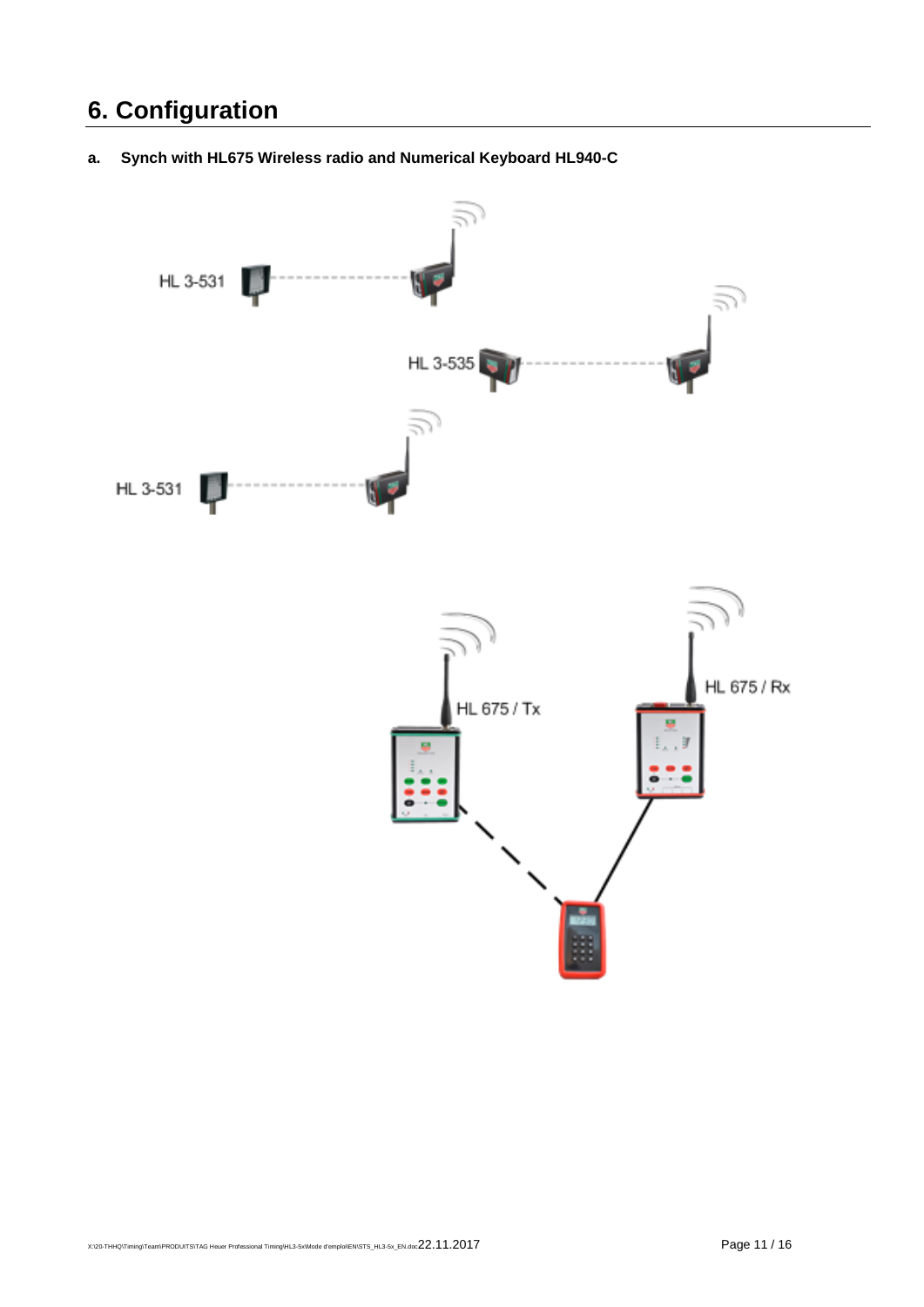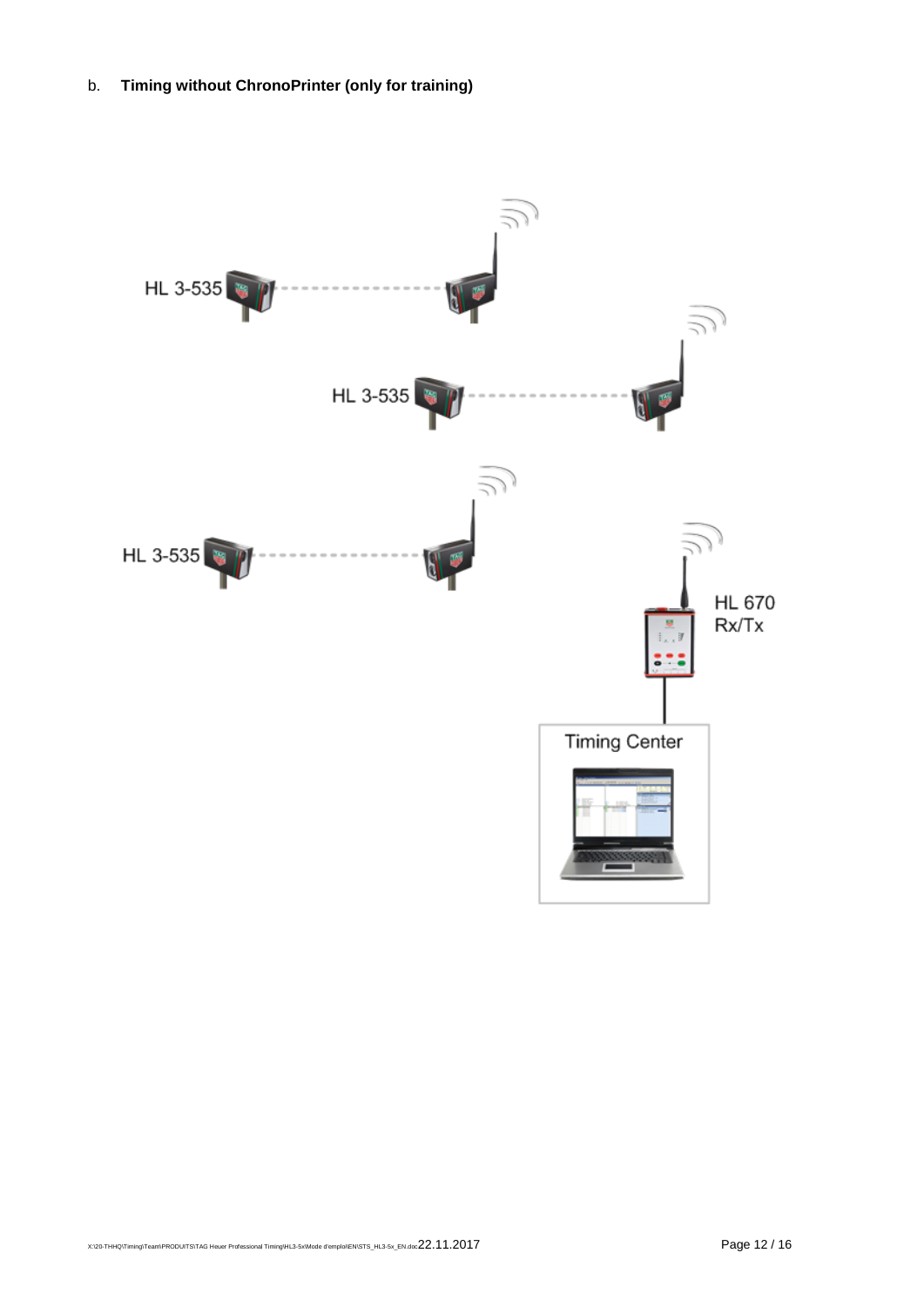**Mixed timing configuration (with Photocells and ChronoPrinter)** 



### **7. Maintenance**

The HL3-X photocell range are designed for use in harsh conditions but we do recommend that the external cover is removed frequently to check for condensation especially in humid or extreme cold conditions.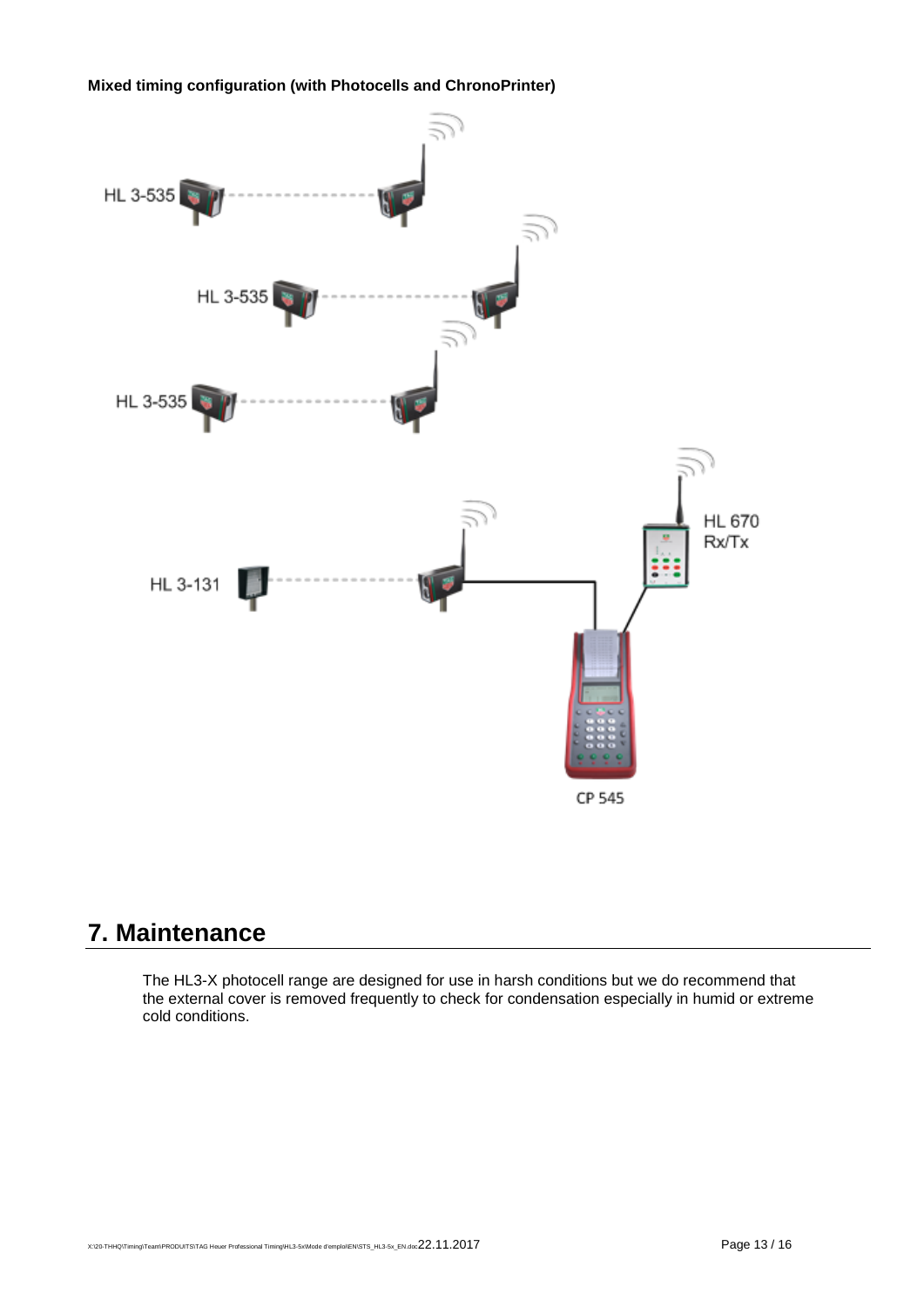### **8. Technical Specification**

| <b>Principal:</b>                        | High frequency infra-red (32.768kHz)<br>Detection of signal by frequency interruption                                                                                   |
|------------------------------------------|-------------------------------------------------------------------------------------------------------------------------------------------------------------------------|
| Infra-Red<br><b>Distance possible:</b>   | HL3-500 & Reflector (HL3-531) up to 20 meters (65 ft.)<br>HL3-500 & HL3-000 up to 40 meters (130ft.) LOW power<br>HL3-500 & HL3-000 up to 80 meters (260ft.) HIGH power |
| <b>Output impulse:</b>                   | Via opto couplers and working contact / open collector                                                                                                                  |
| <b>Working temperature:</b>              | $-20^{\circ}$ C to $+50^{\circ}$ C                                                                                                                                      |
| <b>Battery:</b>                          | Li-Pol 3.7V 3800mAh (+ power supply 7.5V 650mA HL3-1)                                                                                                                   |
| <b>Autonomy - Wireless Photocell:</b>    | Approx. 330 hours at 20°C                                                                                                                                               |
| <b>Autonomy - Infra-Red Transmitter:</b> | LOW position: 210 hours<br>HIGH position: 100 hours                                                                                                                     |
| <b>Input Precision:</b>                  | Fixed delay 200ms, +/- 0.5/10'000 sec (+/- 0.02 ms)                                                                                                                     |
| <b>Time Base precision</b>               | $-/- 1/1'000$ sec                                                                                                                                                       |
| <b>Output Lock Time:</b>                 | Wireless ON: 200ms / Wireless OFF: 10ms                                                                                                                                 |
| <b>Dimensions:</b>                       | $150 \times 80 \times 40$ mm                                                                                                                                            |
| Weight:                                  | 800 gr                                                                                                                                                                  |
| Frequency:                               | ISM Band-868 MHz                                                                                                                                                        |
| Power:                                   | 500 mW                                                                                                                                                                  |
| Range:                                   | 3.5 km under optimal conditions, direct line of sight                                                                                                                   |
| Memory:                                  | All configurations are retained in memory when the photocell<br>Is Off or when the battery is discharged                                                                |

#### *NOTE:*

.

The Wireless photocell HL3-500 has an infra-red transmitter (for use with kit HL3-531).

When the HL3-500 photocell is switched ON, the infra-red transmitter is automatically enabled.

By pressing and holding down the **select** button **(5) for 5 seconds**, the internal infra-red transmitter is disabled.

To enable the infra-red transmitter, simply hold down the **select** button **(5) for 5 seconds** and the internal infra-red transmitter will be active

The infra-red transmitter is always active by default when switching ON the photocell